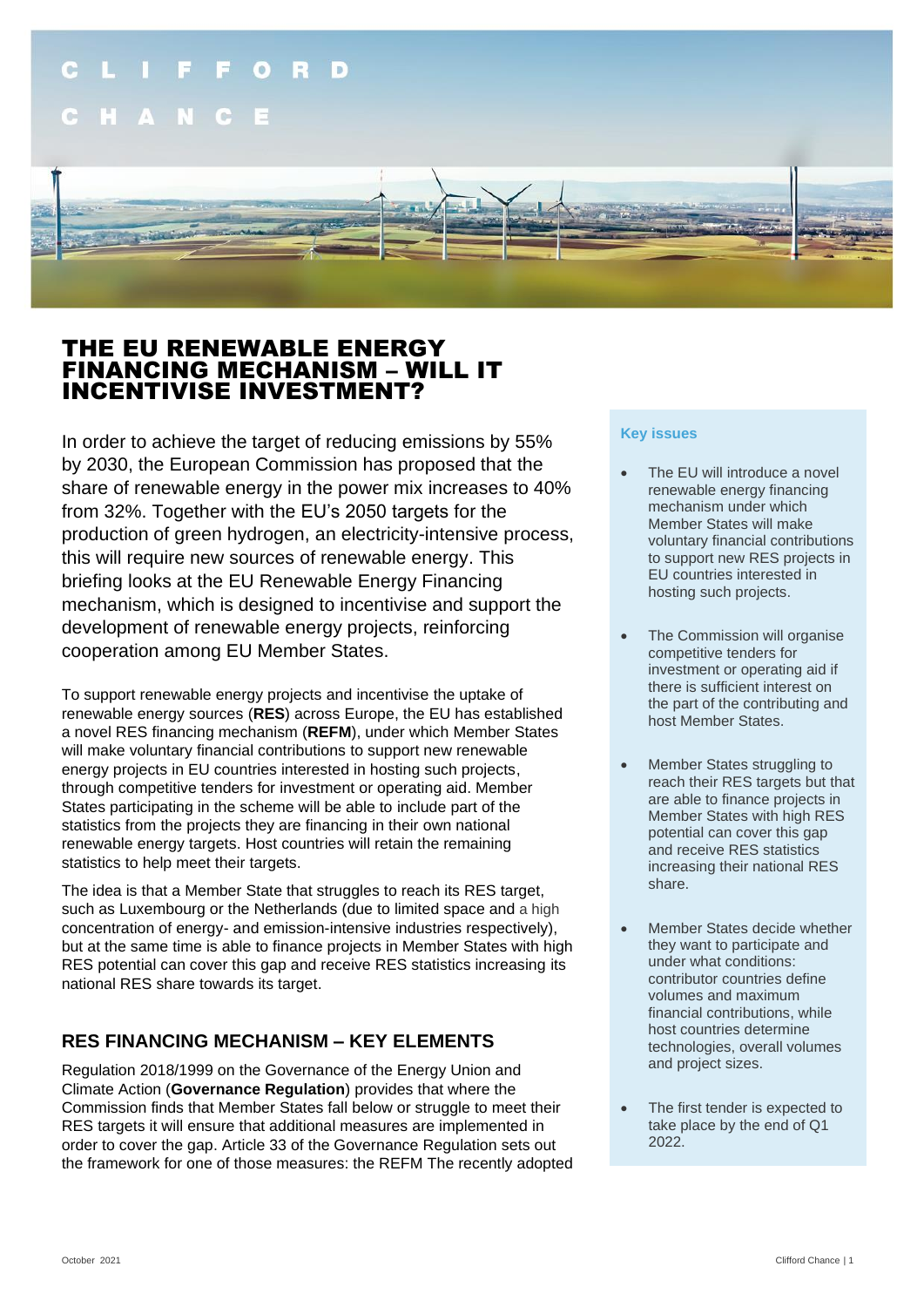EU RENEWABLE ENERGY FINANCING MECHANISM

#### C R

#### C H A N C F

Regulation 2020/1294 on the Union renewable energy financing mechanism (**REFM Regulation**) sets out the detailed rules for how the REFM will operate . This supports the European Green Deal objectives, the 55% target for cutting CO2 emissions by 2030 and the new proposed renewable energy target of 40% by 2030.

Currently, the REFM is in the implementation phase, and the Commission has a leading role. At the end of last year the Commission conducted an informal, non-public expression of interest (**EOI**), whereby Member States expressed their interest in participating in the mechanism to host projects (hosting Member States) or providing finance (contributing Member States) or both. Depending on Member States' willingness to finance and host RES projects, the Commission will organise competitive tenders with specified ceiling prices.

In January 2021, the Commission carried out a survey of private entities comprising a seven-point questionnaire to gather feedback on potential participants to the mechanism, in preparation for the first call for proposals.



# **Functioning of the mechanism**

Figure 1 – Overview of the mechanism (Source: European Commission, [https://ec.europa.eu/energy/topics/renewable-energy/eu-renewable](https://ec.europa.eu/energy/topics/renewable-energy/eu-renewable-energy-financing-mechanism_en)[energy-financing-mechanism\\_en\)](https://ec.europa.eu/energy/topics/renewable-energy/eu-renewable-energy-financing-mechanism_en)

### **Calls for Expression of Interest**

Under Article 7 of the REFM Regulation, the Commission will call on Member States annually to express their interest in participating as contributing Member States and/or hosting Member States in grant award procedures. The Commission will share an indicative timeframe covering the procedural steps from the expression of interest to the calls for proposal, as well as an indication of when the Commission intends to organise the next call for EOI.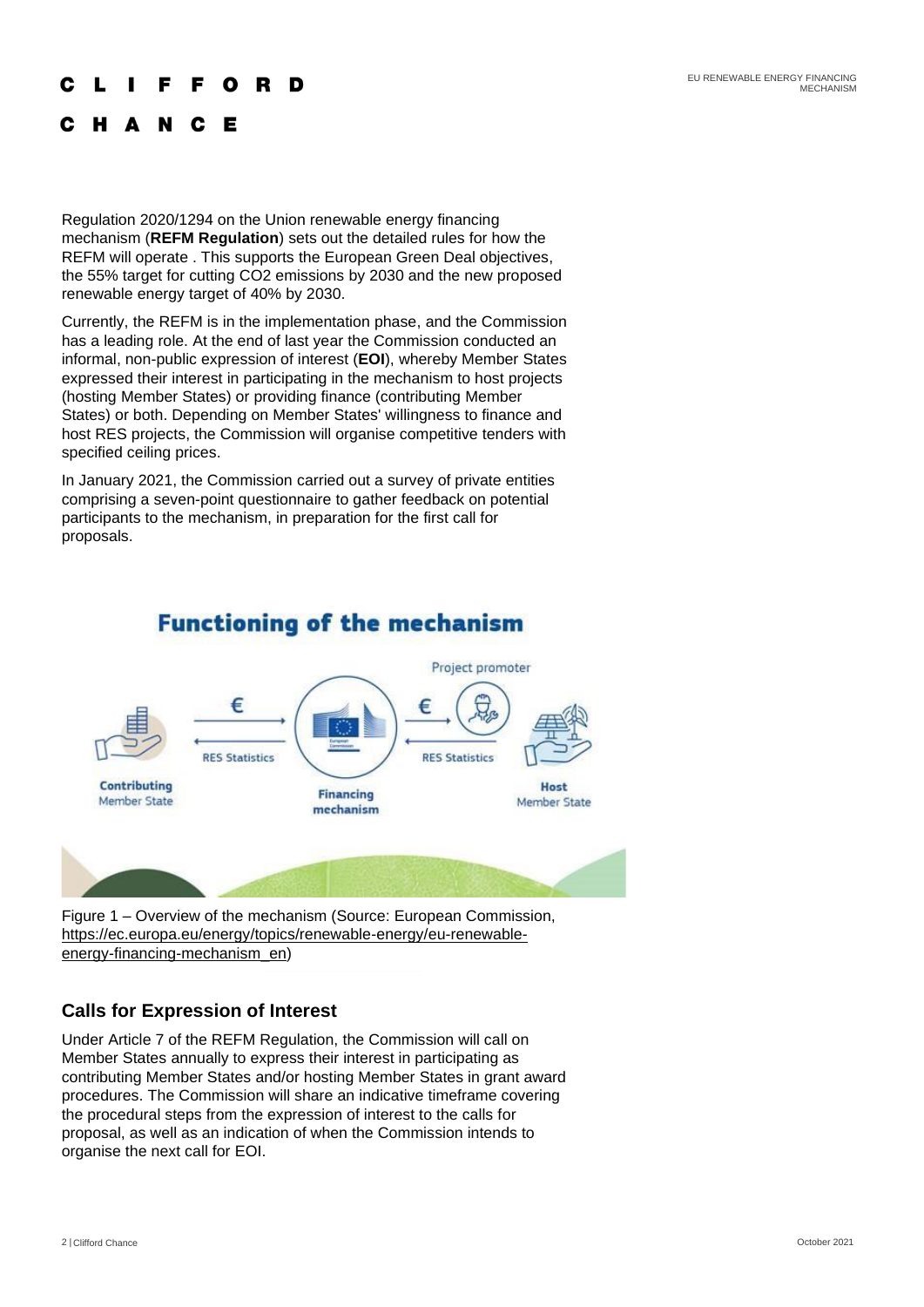# F F O

### C H A N C E

At that stage, Member States interested in hosting the RES projects must provide the Commission with certain minimum information such as the preferred technologies, the minimum share of statistical benefits they are seeking and the maximum capacity of renewable energy available for projects on their territory.

In parallel, Member States interested in contributing financially to the development of RES projects must provide the Commission with some preliminary information including the maximum intended financial contribution, the maximum budget per kWh/kW that they are willing to disburse for their statistical benefit and the preferred technologies.

The Climate, Infrastructure and Environment Executive Agency (**CINEA**) will be in charge of carrying out the call for proposals and the tender process on behalf of the Commission. CINEA will have to take into consideration several factors such as the form of grants (*i.e.,* investment or operating aid, the ceiling price and the eligible technologies).

With respect to the eligible technologies, based on publicly available information, it appears that priority may be given to solar and wind power. However, the definition of energy from renewable sources derives from the Renewable Energy Directive 2018/2001 (**RED II**) and includes all renewable non-fossil sources, namely wind, solar (solar thermal and solar photovoltaic) and geothermal energy, ambient energy, tide, wave and other ocean energy, hydropower, biomass, landfill gas, sewage treatment plant gas, and biogas.

One of the most complex and controversial parts of the process will be the calculation of the ceiling price by the Commission. The Commission has stated that it will take into account the information provided by Member States, relevant comparators such as results of past calls, cost studies, as well as results from modelling exercises where appropriate.

The ceiling price should ensure that the actual support payments from the tender are equal to or lower than the maximum price, providing, therefore, a conservative estimate for the actual support costs that contributing Member States will ultimately have to cover. Only in the worst case scenario where, for example, there is minimal competition, could the award price in the tender equal the ceiling price.

### **Call for proposals and grant of awards**

Based on the binding commitments of the contributing Member States and hosting Member States the Commission will launch a call (with several grant award procedures) or several concurrent calls for proposals. However, if the interest expressed by Member States is limited or the related transaction costs would be excessive, the Commission may decide to not launch a call for proposals.

The draft calls for proposals will include inter alia the ceiling price, the technology, the volume to be tendered and the type of aid (e.g., investment or operating aid). At that stage, Member States which have expressed an interest are consulted on the draft call for proposals, while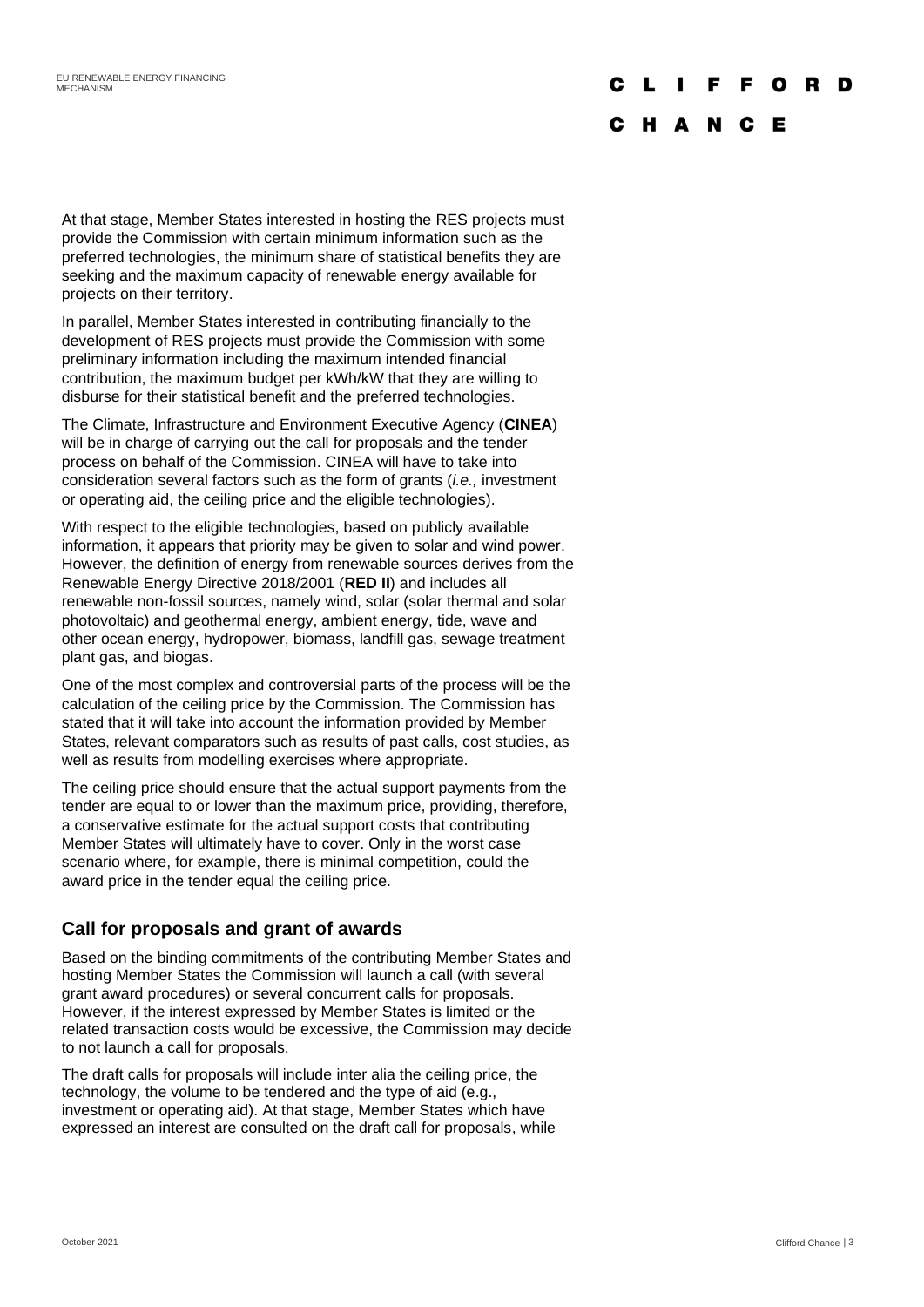### LIFFORD

C H A N C E

private stakeholders, such as project promoters, may also be invited to provide feedback on the proposed tender design.

### **Funding Sources**

Under the Governance Regulation, funding can come from payments by Member States, Union funds or private sector contributions.

#### **Member States**

Member States are not obliged to participate in the REFM, they will do so on a voluntary basis. Each year the Commission will have to ask Member States whether they are interested in providing voluntary payments. It should be noted that Member States must have committed to the transfer of sufficient financial contributions from their own national budget ensuring that they will be able to cover the full amount of the aid to be provided, as the Commission cannot pre-finance their contributions.

At the same time, Member States should take into consideration that the bid level and therefore the final level of support would only be known once the tender is completed. Against this background, the bid level would largely depend on the level of participation of Member States in the roles of host and contributors as this would determine the supply and demand side in the tender respectively. This could create some uncertainty in the initial steps of the process, and Member States may hesitate to participate in the mechanism.

#### **Union Funds**

Union funds include any form of EU financial support, including investment support instruments and funds, or programmes providing for financial instruments, whether or not part of the budget of the European Union.

#### **Private sector contributions**

The private sector can participate either as an investor, by making a financial contribution to the mechanism in order to support the deployment for renewables, or as a project developer by participating in a tender for support for renewable projects.

The REFM Regulation recognises the important role that contributions from the private sector can play in funding the mechanism and fostering the uptake of renewable energy projects.

Private investors will have an opportunity to contribute to the mechanism and they will receive guarantees of origin under Article 19 of RED II for the energy production corresponding to their contributions.

It should be noted that RES projects under the REFM are equally subject to national legal and regulatory frameworks including planning and permitting processes, site restrictions and grid connection regimes.

#### **Additionality and State aid**

The REFM clarifies that the relevant projects may be financed through combined funding from the mechanism and from other Union or national, public or private, programmes and/or instruments insofar as those national public mechanisms are in compliance with State Aid legislation, and the same costs are not financed twice by the Union budget. The Commission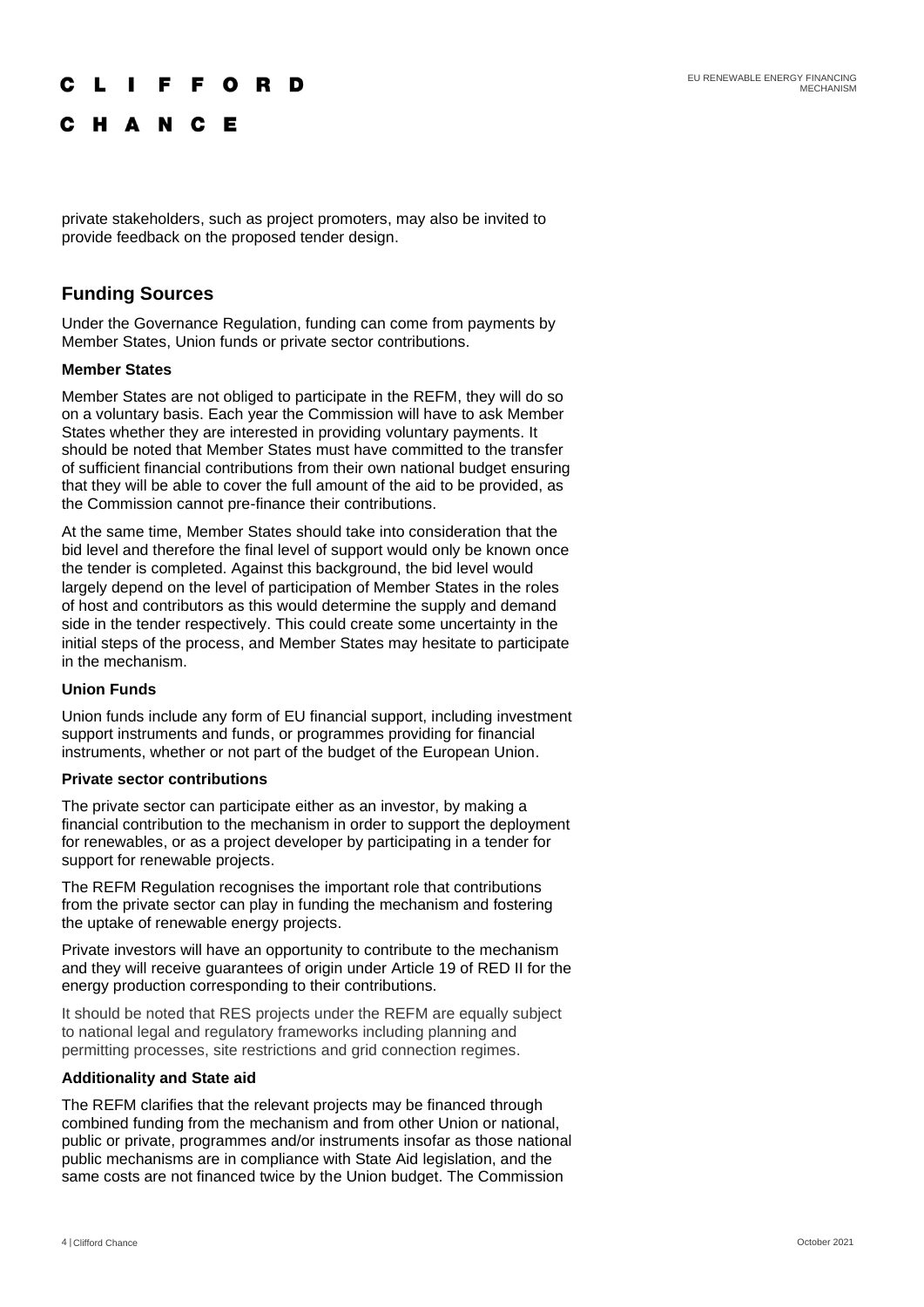#### F F O R D  $\mathbf{I}$

### C H A N C E

intends that contributions from the private sector should provide RES capacity beyond the EU's current target under RED II (for at least 32% renewable energy by 2030). To ensure that this capacity is genuinely 'additional', the Commission may decide to subject renewable energy generated by relevant projects to certification under a new EU-wide green label.

### **Distribution of RES statistics**

Under Article 27 of the REFM Regulation, 80% of renewable energy generated by installations supported by the mechanism will be statistically allocated and distributed to contributing Member States and 20% to hosting Member States. The REFM pools all RES statistics transferred to it and redistributes them to the contributing countries in accordance with financial contribution to the mechanism.

The calculation of the share of energy from renewable sources and the statistical transfers between Member States is already provided for and described in Articles 7 and 8 of the RED II respectively.

## **Auction process – Key considerations**

According to a case study<sup>1</sup> commissioned by the European Commission the more hosting Member States participate and the greater the volume they accept on their territory compared to the contributions, the higher the efficiency gains. The various hypothetical scenarios examined in the report revealed the importance of competition within hosting countries, in particular those offering to the auctions a big share of the total capacity.

The case study examined various tender scenarios applying different pricing methods (i.e., pay-as-bid, uniform pricing and pay-as-clear).. It was found that if a tender involves several hosting Member States each of which offers a maximum capacity lower than the total tender volume, pay-as-bid would be the preferred pricing rule in order to avoid excessive surpluses for the producers in countries where less support is required.

At the same time, it appears that uniform pricing across all hosting Member States inevitably would lead to a much higher average support level compared to pay-as-bid and could complicate the selection of the least-cost projects.

As with national support schemes, the REFM with upfront investment aid does not provide certainty as to the volume (kWh) that hosting Member States will receive in return for the financing offered due to the uncertainty around the full-load hours of the awarded projects.

Judging from the progress made thus far, it seems that the success of this initiative depends to a large extent – if not exclusively – on cooperation among Member States and their willingness to recognise the added value and contribution of the REFM to the achievement of the 2030 EU RES target. Private investors and project promoters could be play an important

<sup>&</sup>lt;sup>1</sup> The new renewable energy financing mechanism of the EU in practice, available at: [http://aures2project.eu/wp](http://aures2project.eu/wp-content/uploads/2020/11/AURES_II_D6_3_EU.pdf)[content/uploads/2020/11/AURES\\_II\\_D6\\_3\\_EU.pdf](http://aures2project.eu/wp-content/uploads/2020/11/AURES_II_D6_3_EU.pdf)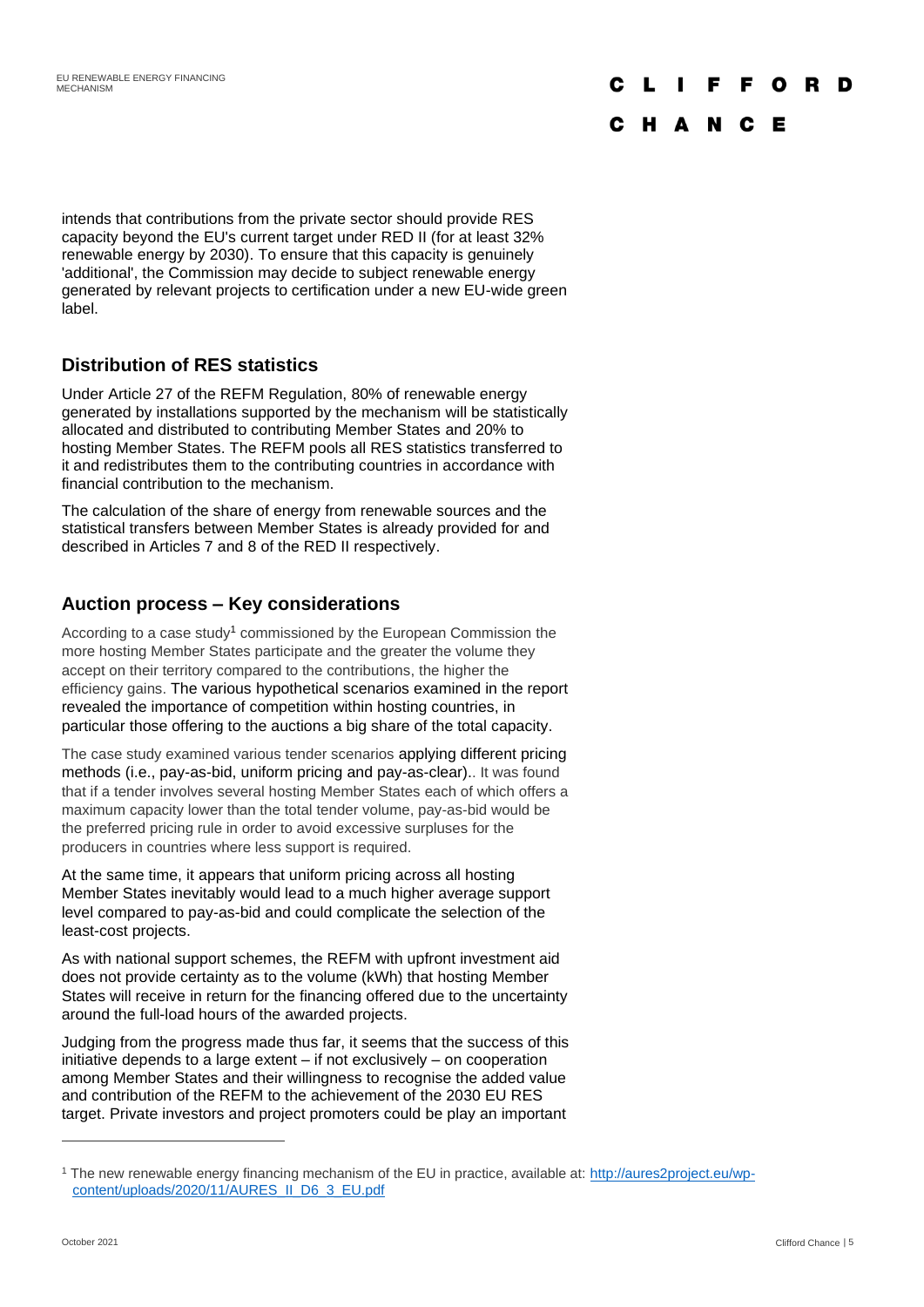### **CLIFFORD**

C H A N C E

role in mobilising hosting Member States to participate more actively and understand the technical and financial aspects of the process.

### **Next Steps**

Based on the binding commitments by hosting Member States and the binding commitments by contributing Member States, the Commission will launch the call or calls for proposals. The first call for proposal was expected to take place in the course of the first half of 2021; however, it appears that Member States are still reviewing the contributions and projects that they would be willing to fund and host respectively. Therefore, the first call for proposals is now expected to take place towards the end of 2021 or early 2022.